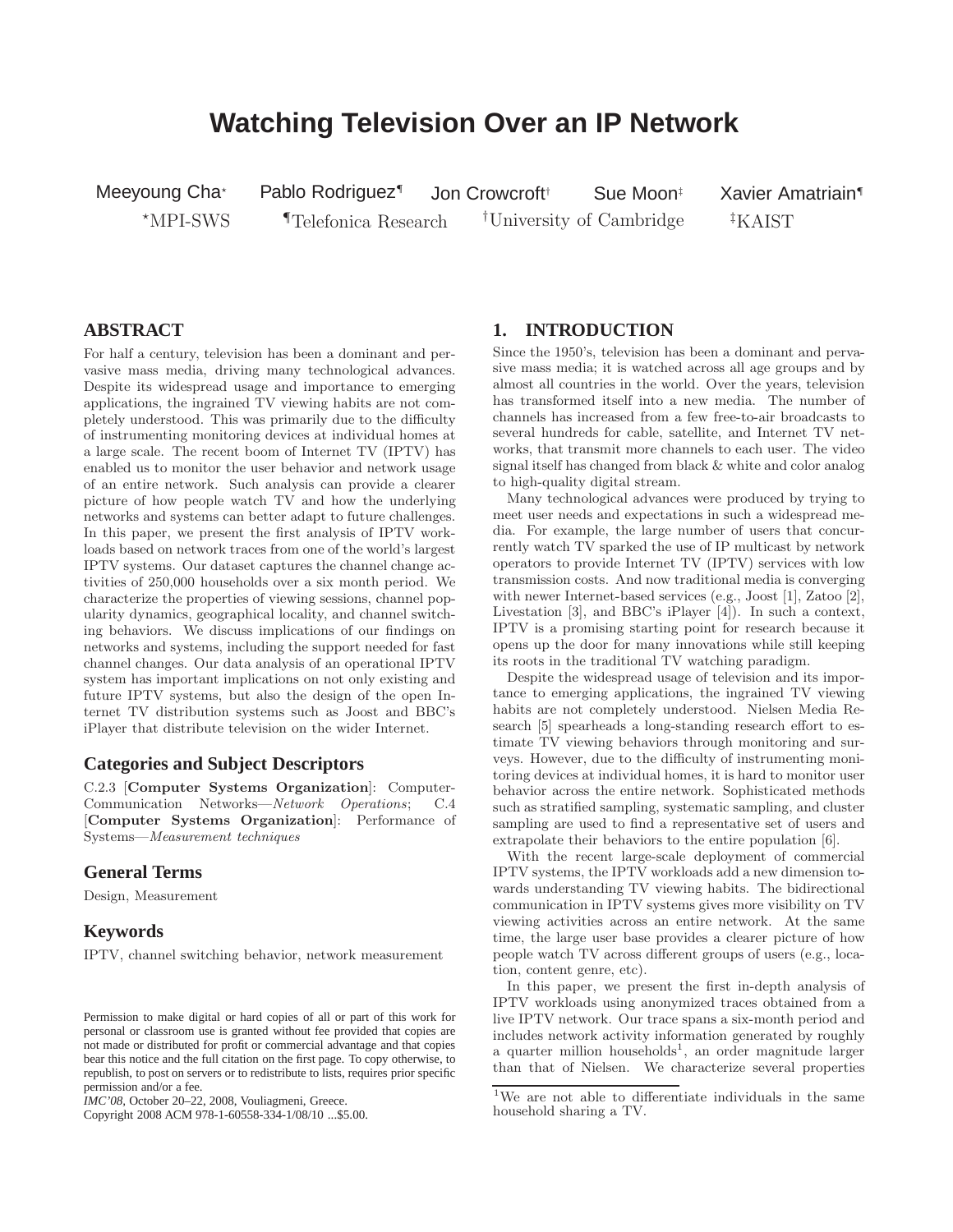of aggregate viewing sessions, channel popularity dynamics, and content locality, which help content producers and service providers create more appealing programs and a better broadcasting schedule. We also identify the browsing patterns of TV users to find content and characterize the user arrival and departure patterns across channels, which could be used as an input to design future IPTV systems. Our analysis focuses on aggregate user behavior to understand the impact in the network, but does not characterize viewing patterns of individual users.

The highlights of our findings could be summarized as follows:

- 1) Over 60% of channel switching events happen within 10 seconds, indicating user focus is very volatile.
- 2) Channel popularity changes widely over a day and popularity of top channels is reinforced during peak times. Popularity distribution is Zipf-like for popular channels and it decays fast for non-popular ones.
- 3) When watching TV, attention span is content genredependent and ranges from 5 to 21 minutes. Daily viewing patterns are also heavily dependent on genre.
- 4) We observe strong differences in the viewing patterns of different regions within a country. Across thousands of local communities, the viewing patterns vary up to 20%.
- 5) Channel switching rates depend on program popularity; people change channels less when watching popular channels. Channel switching events are predominant (over 60%) and can have a major impact in user's experience as well as network performance.
- 6) The set of channels people watch (for longer than 1 minute) follows non-sequential channel numbers, while 62% of channel changes are sequential.

Our findings, based on non-sampled data, have several important implications for the design of both future television and the open Internet TV distribution systems. In particular, users' channel selection process can have a major impact on the network, as significant channel changes generate unnecessary network load. The design of a system that supports fast channel switching and helps users find the right channel quickly is imperative to both improving end user experience and minimizing the impact in the network. There are also observe high spikes in departure patterns, which could affect the design of peer-to-peer (P2P) IPTV systems. Finally, the users' tastes are not as homogeneous as one would expect over time, geography, and content, and therefore, our findings can provide important input towards designing efficient IPTV channel recommendation systems.

The rest of the paper is organized as follows. We describe the context and background of IPTV in §2. We introduce the dataset and our assumptions in §3. §4 presents our characterization of the viewing session, channel popularity, and geographical locality. §5 focuses on the dynamics of channel switching behaviors. In §6, we discuss the implications of our findings. We present related work in §7, and discuss issues for further work and conclude in §8.

# **2. CONTEXT AND BACKGROUND**

We introduce the IPTV services and its architecture, and summarize the previous studies on TV habits.

# **2.1 IPTV market**

The IPTV market has grown rapidly over the past few years. As a whole, an estimated 13.2 million households received IPTV services in 2007 worldwide and this number is projected to grow 52.2% annually through 2012 [7]. Major IPTV players are the telcos (telecommunication service providers) that run national backbones. There are other types of IPTV services, that are not based on high-speed realtime streaming but primarily on downloading movies and TV programs before viewing (e.g., Apple TV [8], Vudu [9], Amazon's Unbox for Tivo [10]). Despite the huge success, no large-scale studies have been published on the viewing habits from IPTV services. In this paper, we study the intrinsic characteristics of what and how people watch TV using traces collected from one IPTV live operation.

## **2.2 IPTV service architecture**

Most telco's IPTV architecture is based on "walledgardened," well-provisioned IP multicast infrastructure [11, 12]. Figure 1 illustrates a typical service architecture, where customers subscribe to IPTV, IP phone, and Internet access. A network device called Digital Subscriber Line Access Multiplexer (DSLAM) aggregates traffic from hundreds to thousands of users and connects to the high-speed IP backbone. For IPTV distribution, the TV head-end streams all the live broadcast TV channels towards DSLAMs through bandwidth-provisioned multicast trees in the backbone.



Figure 1: Telco's IPTV service architecture

Due to limited access bandwidth at the last mile (i.e., from a DSLAM to the home gateway at the customer's premise), not all TV channels are delivered to customers simultaneously. The IPTV network studied in this paper streams one channel to each customer. However, multiple channels can be delivered to support multiple TVs at home. The IPTV set-top-box (STB) translates a channel switching event from a user into a pair of Internet Group Management Protocol (IGMP) messages: one to alert the user's departure from the multicast group of a channel and the other to join another multicast group of a new channel. Upon receiving IGMP messages, DSLAMs extend or prune multicast trees dynamically towards the customers' STBs.

# **2.3 Studies on TV viewing**

The Nielsen Media Research provides a wide set of statistics on TV viewing and program ratings based on a sample of population [5]. The Nielsen technicians install metering equipment on TV sets at sampled home, and record minuteby-minute viewing of users. These records are collected on a daily basis and mapped with the broadcast program schedules to produce the Nielsen TV ratings. Their sampling devices now gather traces from approximately 25,000 people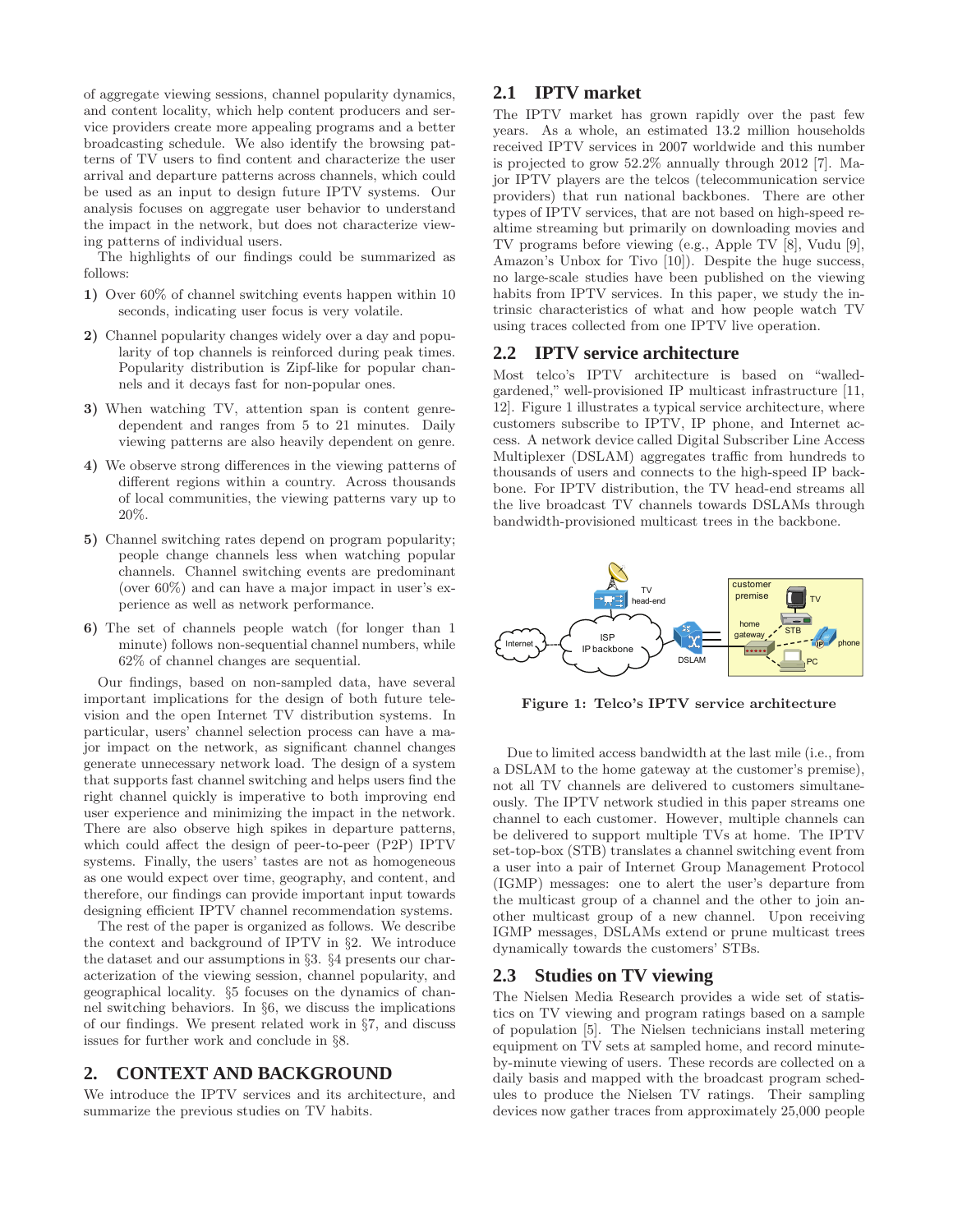from 10,000 homes in the United States. One of their metering equipments called "peoplemeters" [13] assign a personal viewing button for each family member in a sample household, which is matched to that person's age and sex. This is to identify viewing habits of specific groups (e.g., young men in their 20s and 30s).

However, there are known issues with sampling methods such as the ones used by Nielsen. Selected households are not accurate in terms of demographic and regional weighing and since viewers are aware of being monitored, it can lead to bias in viewing habits. Furthermore, regardless of the increasing incentives offered by audience analysis companies, over 30% of the selected households refuse to be part of the studies [14]. There is no available information of how this may bias the statistics. In contrast, IPTV providers can monitor behaviors of all the users closely and continuously without having to install extra monitoring devices. However, IPTV providers lack information about what the individual members of each family are watching. Our study is also limited by the absence of such information.

## **3. DATASET AND ASSUMPTIONS**

We describe our methodology to collect and process logs and discuss our assumptions. Throughout this paper, we refer to individual households as users and use the term switching to refer to the user action of changing channels.

#### **3.1 Trace collection**

We obtained a collection of IPTV channel switching logs from an operational backbone provider. The trace spans six months from May to October, 2007 and records the IGMP messages on the channel changes of 250,000 users. The log includes the following:

- Timestamp in units of seconds
- IP address of the DSLAM
- IP address of the set-top-box (STB)
- IP address of the multicast group (channel)
- Multicast option of join or leave.

Some multicast groups are used to manage set-top-boxes (e.g., bootstrapping and software upgrades). We pre-process the log by excluding events of non-video multicast groups. We then chronologically sort IGMP join messages. This allows us to identify which program a user was watching, for how long, and how one switched channels. Due to the scale of our trace, we present results that are averaged across the trace period or from a representative day.

There are 150 channels, which are grouped by the IPTV provider as follows: First, there are national, free-to-air broadcasted channels, which we refer to as free, and local channels produced by the regional states. Then there are audio, satellite, and pay-per-view (ppv) channels. The rest are cable TV-like content including children's programs (kids), documentaries (docu), movies (cine), sports, news, and music channels. We refer to the collection of comedy, soaps, and reality shows of the remaining channels (e.g., Fox, Paramount comedy) as mixed.

Our data does not capture other performance related metrics such as the network latency, jitter, and loss of the IPTV streams. Also, at the time of data collection, the deployed IPTV system did not support digital video recorders (DVRs), either in the network or in the set-top-box, that allow people to store favorite shows and view later. We leave the studies of IP multicast throughput and behavioral changes due to DVRs as future work.

# **3.2 Assumptions on user modes**

Before we proceed our analysis and in order to better understand the user behavior, we will divide user activity into three different modes, which we will call surfing, viewing, and away. Our away mode indicates whether the user has turned off the TV or the TV is left on without anyone watching it. Our trace does not include information to differentiate these two options, because most users leave the IP set-top-box on and continue receiving multicast stream, even when the television is off.

To define these three modes, we examine the channel holding times, i.e., the time interval between channel switchings. Figure 2 shows the cumulative distribution of channel holding times, where the slope of the curve changes around 10 seconds and again around 1 hour, indicating natural divisions of the times between these three different modes. Although these divisions may somehow look arbitrary, they coincide very well with those divisions made by the traditional media research. For example, the Nielsen Media Research demarcates viewing events by the minute [5]. MSK Research in Korea uses 15 seconds for viewing period; TNS Media in Korea considers the channel that a user spent most time during every 1 minute as the viewed channel.



Figure 2: Inferring three user modes; 60% of channel holding times are shorter than 10 seconds

We set the viewing threshold (or viewing period) to 1 minute to be consistent with the Nielsen Research and to be able to compare the data better. We set the away threshold (or away period) to 1 hour. The most popular channels in our IPTV system are free-to-air, which are paid by advertisements, and therefore it is hard to find any single program longer than 1 hour with no interruptions. Some users may watch TV for more than 1 hour without channel changes, especially when watching movie channels or when checking the Internet at the same time as watching a program. As we do not have information about the detailed user activity, we focus on the "active online viewers"—the users who denote some activity during a 1 hour period.<sup>2</sup>

<sup>2</sup>Although we borrow the concept of "active viewer" from traditional media research [15], we do not mean to imply that our threshold-based method is a good measure of viewing activity.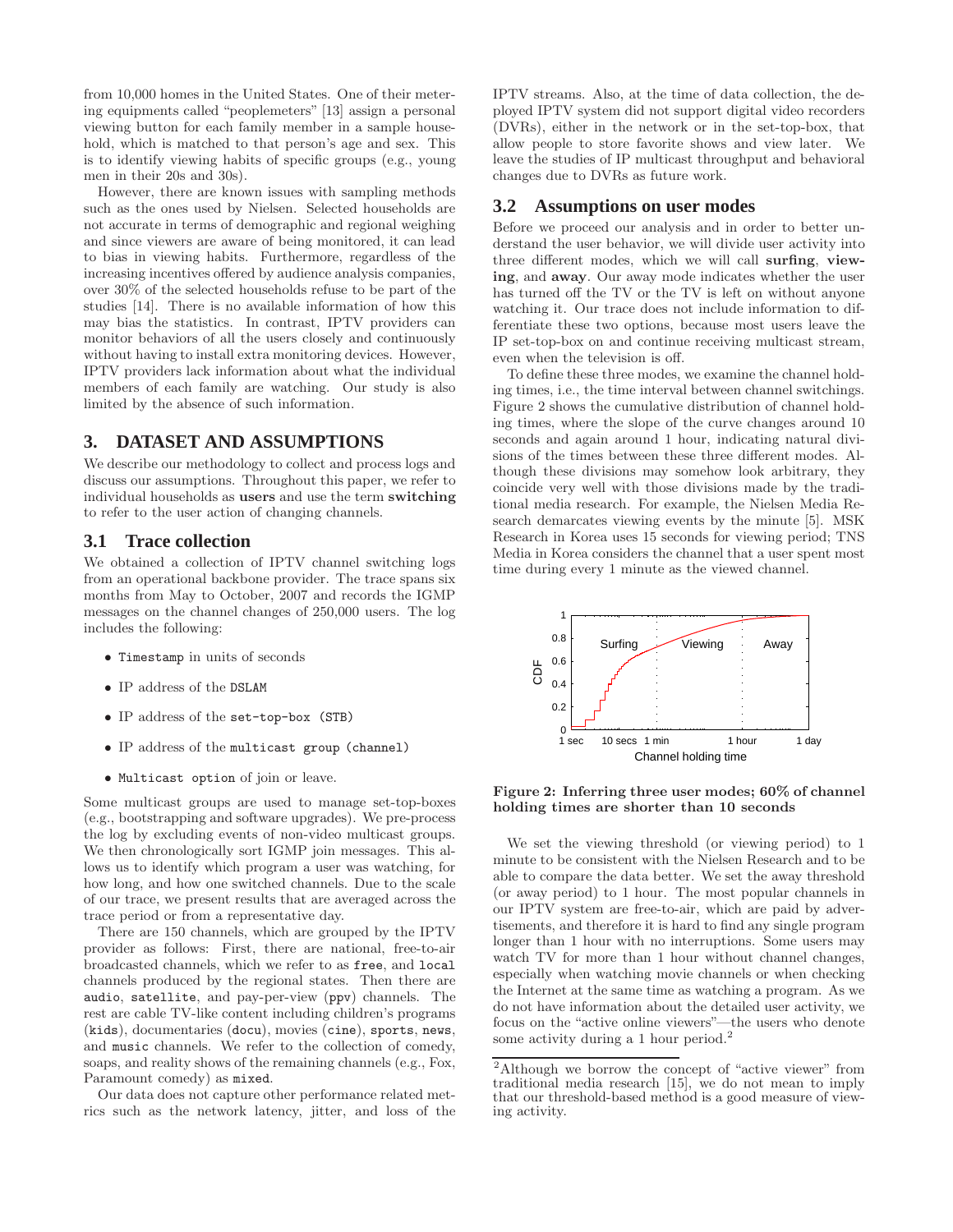To validate our findings, we have repeated most of our analyses with different thresholds. The results were not sensitive to changes in the thresholds, for instance, from 1 minute to 5 minutes or from 1 hour to 2 hours. Due to space limitations, we do not present those results.

# **4. HOW, WHEN, AND WHAT PEOPLE WATCH**

In this section, we characterize several properties of TV viewing behaviors, in particular:

- User session characteristics: when people watch TV and what is their attention span across genre.
- Channel popularity and dynamics: how user interests are spread across channels over time.
- Geographical locality: whether users in the same region or DSLAM show similar viewing patterns.

## **4.1 High-level viewing characteristics**

We present our findings on viewing characteristics.

#### *4.1.1 Number of simultaneous online users*

We examine the number of concurrent online users based on our notion of users on- and off-line. Figure 3 shows the day-of-week trend over a representative trace period. The start of each day is marked in the horizontal axis. The number of viewers in Figure 3 shows some interesting patterns. First, the graph shows a diurnal pattern with two large peaks around 3PM and 10PM, and a small peak around 8AM. They correspond to dining hours of the population. Other video systems showed similar diurnal patterns with two peaks [16, 17]. We will shortly examine how these online users are distributed across individual channels.



Figure 3: Number of viewers over a week period

Unlike patterns of Internet usage [18], Friday and Saturday consistently had the lowest evening peaks within the week. On weekends, the number of viewers ramps up from early morning, which was due to the increase in viewing of children's programs. Further details reveal that on weekends the number of distinct viewers increase by 5% and the total time spent on TV increases by 30%. Such a trend has been also reported in a survey of the UK workers about their leisure time use [19].

#### *4.1.2 Session characteristics*

An average household watches 2.54 hours and 6.3 distinct channels of TV a day. The average length of time users watch TV each online session is 1.2 hours, and each online session consists of multiple surfing and viewing events. According to the traditional survey results reported by Nielsen [20], an average household watches television for approximately 8 hours and 14 minutes per day and an individual watched 4 hours and 34 minutes a day. Other surveys report that an average household in Australia watches 3 hours of TV a day [21] and an average person in UK watches TV for 3 hours and 38 minutes a day [22].

Across a day, the median and the mean channel holding times are 8 seconds and 14.8 minutes, indicating that a significant fraction of user activities are short-intervaled (i.e., surfing) while some last much longer (i.e., away) as we saw in Figure 2. The median and the mean channel holding times are 6 and 10 seconds when surfing, 4.8 minutes and 10.7 minutes for viewing activities, and 3.1 hours and 5.7 hours when away, respectively.

Investigating the session durations more closely, we examine the times spent on watching television before changing a channel (i.e., sojourn times). Using a representative day trace, we show the frequency of sojourn times of all online users in Figure 4, in a log-log scale. The frequency of a TV watching duration increases from 1 to 4 seconds, then drops very quickly. Most channel changes happen 4 seconds after the previous channel change action. The increase in the frequency from 1 to 4 seconds may be affected by multiple issues. For example, the effective channel switching time (or so-called the zapping time) may vary per household depending on the distance of the set-top-box to the local DSLAM. Also, individuals vary in the ability to quickly recognize a program. However, the exact impact of these issues needs further investigation.



Figure 4: Duration of time watching each channel

The graph after the 4-second mark follows a power-law distribution [23,24]. This reflects an interesting tendency of users to continue watching the same channel: the probability of continuing to watch a channel increases proportionally with the length of time already spent watching that channel. This is in contrast to the exponential distribution, which has generally represented human activity in environments, such as wireless access [25] and telephone call [26] durations, and reflects the memoryless property that future activity is independent of past activity. According to Vazqueza [27], the power-law pattern in humans could be due to people having some perception of their past activity rate (i.e., not memory-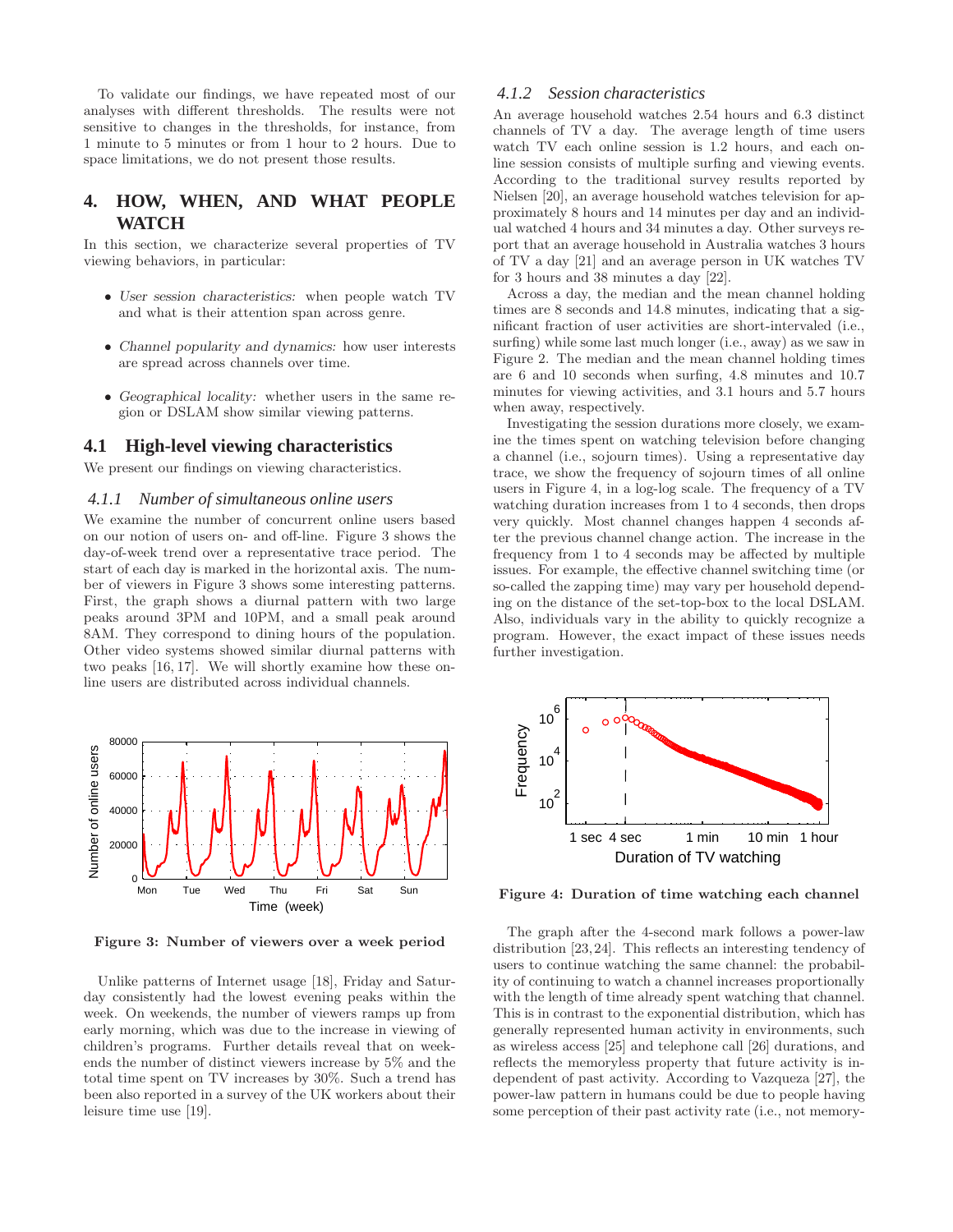Table 2: Breakdown of popularity across genre (probability of a viewer watching each genre)

|  |  |  |  |  | genre    free   mixed   kids   docu   local   cine   sports   music   news   audio   the rest    total |  |
|--|--|--|--|--|--------------------------------------------------------------------------------------------------------|--|
|  |  |  |  |  |                                                                                                        |  |
|  |  |  |  |  |                                                                                                        |  |

Genre categorized "the rest" includes pay-per-view, satellite, and promotional channels.

Table 1: Time spent on surfing and viewing a single TV program grouped by channel genre

|       |                |       | music                                                         | free                                                     | docu               |
|-------|----------------|-------|---------------------------------------------------------------|----------------------------------------------------------|--------------------|
| perc. | news           | kids  | sports                                                        | mixed                                                    | cine               |
|       | $50th$   6 sec | 6 sec | 7 sec                                                         | 9 sec                                                    | $9-11 \text{ sec}$ |
|       |                |       | 90th $\parallel$ 3 min $\parallel$ 10 min $\parallel$ 2-3 min | $6-7$ min                                                | $1.5-6$ min        |
|       |                |       |                                                               | 95th    9 min   21 min   5-8 min   17-18 min   15-17 min |                    |

less) and thereby reacting by accelerating or reducing their activity intensity [28, 29].

#### *4.1.3 Attention span*

When watching television, people browse through a set of on-air TV programs until they find something interesting. The behavior of channel selection involves the following two steps: (a) browsing content to decide whether to continue or stop streaming and  $(b)$  switching through multiple channels for repeated browsing, until a desired channel is found. In Figure 2, we observed that over 60% of user action is related to channel surfing. To understand in detail how long a single sample takes, we summarize the characteristic channel holding times for a few channel genres in Table  $1<sup>3</sup>$ 

The 50th percentile values range from 6 to 11 seconds, indicating that viewers watched only for a very short while and changed the channel. The median duration is slightly longer for free, mixed, docu, and cine. The 90 and 95th percentile values reflect the viewing durations and show larger variations ranging from 3 to 21 minutes. At the 90th and above percentiles, the viewing durations of music and sports are much shorter than those of kids, free, mixed, and cine—or conversely, the attention span is much shorter when watching music or sports.

#### *4.1.4 Time spent on each genre*

We now investigate the fraction of time user spent on these genres. Table 2 summarizes the percentage of time spent on each genre, over the trace period. free and mixed genres account for over 50% of TV viewing instances. [30] reports that these genres (identified as news and public affaires, comedy, and drama in the report) similarly account for over 60% of TV viewing in Canada. Regional content is also popular, considering that each region has one or two local channels. Kids and docu programs are also popular. There are significant differences in our findings of channel genre popularity and those reported by sampling statistics for the US population [31]. For instance, [31] reports kids and docu channels to almost double the percentage in viewing share we find in our analysis. While this could well be a trend in different social behaviors in the analyzed populations, it could also be

attributed to a change in viewing behavior when households are under the scrutiny of a tracking device.

# **4.2 Channel popularity and dynamics**

The current IPTV system continuously sends out multicast streams of all channels throughout the destinations in the backbone (i.e., DSLAMs). However, such fixed distribution may no longer be possible if and when the number of channels increases. In certain cases, the backbone needs more bandwidth to deliver channels in multicast rather than in unicast. One strategy to minimize the network cost in the backbone is to use multicast for some channels, while carrying the rest as unicast (or P2P distributed fashion [32]). Accurate measurement of channel popularity is critical in designing such systems. In this section, we study channel popularity from three different angles. First we analyze its distribution to understand how user interests are spread across channels. We then investigate how fast channel popularity changes over time, and what causes such dynamics.

#### *4.2.1 Popularity distribution*

We start with channel popularity distribution. Figure 5(a) shows the aggregate fraction of viewers accounting to the least x-th popular channels. The horizontal axis represents the ranking of channels normalized between 0 and 100, from the most popular to the least popular. The top 10% of channels account for nearly 80% of viewers, which reflects the Pareto principal or 80-20 rule. This is consistent across different times of the day. It is important to note that our notion of channel popularity is from the system's perspective, not from the individual user's. The audience base changes over the course of a day, i.e., different households watch TV at different times of the day. While the audience demographic changes, we consistently find that the Pareto principal still holds throughout the day as shown in Figure 5(a).

Figure 5(b) shows the popularity distribution as a function of the channel ranks against the number of viewers at a short time scale. The channel rank of 1 indicates the most popular channel and the unpopular channels are put at the tail. We calculate the effective number of viewers by the fraction of time a user spent on each channel over a minute period (e.g., a user watching a channel for 30 seconds is counted as 0.5 viewer). We take the average effective number of viewers per channel over 15 consecutive minutes. The plot shows a straight line waist for top ranked channels (below 30) and a truncated tail. This indicates that popularity is Zipf-like for top channels and it decays fast for non-popular ones. Other live video streaming systems have showed similar trends [16, 33, 34].

In our IPTV system, some channels also fail to attract enough viewers compared to a normal Zipf distribution. The set of channels that ranked below 100 are (a) individual channels that users had to pay in "a la carte" billing such as pay-per-view and certain documentary and sports channels, (b) foreign news channels, e.g., Russia and France, which is

<sup>3</sup>We do not have demographic information about the populations watching individual channels or how different populations exhibit different social behavior.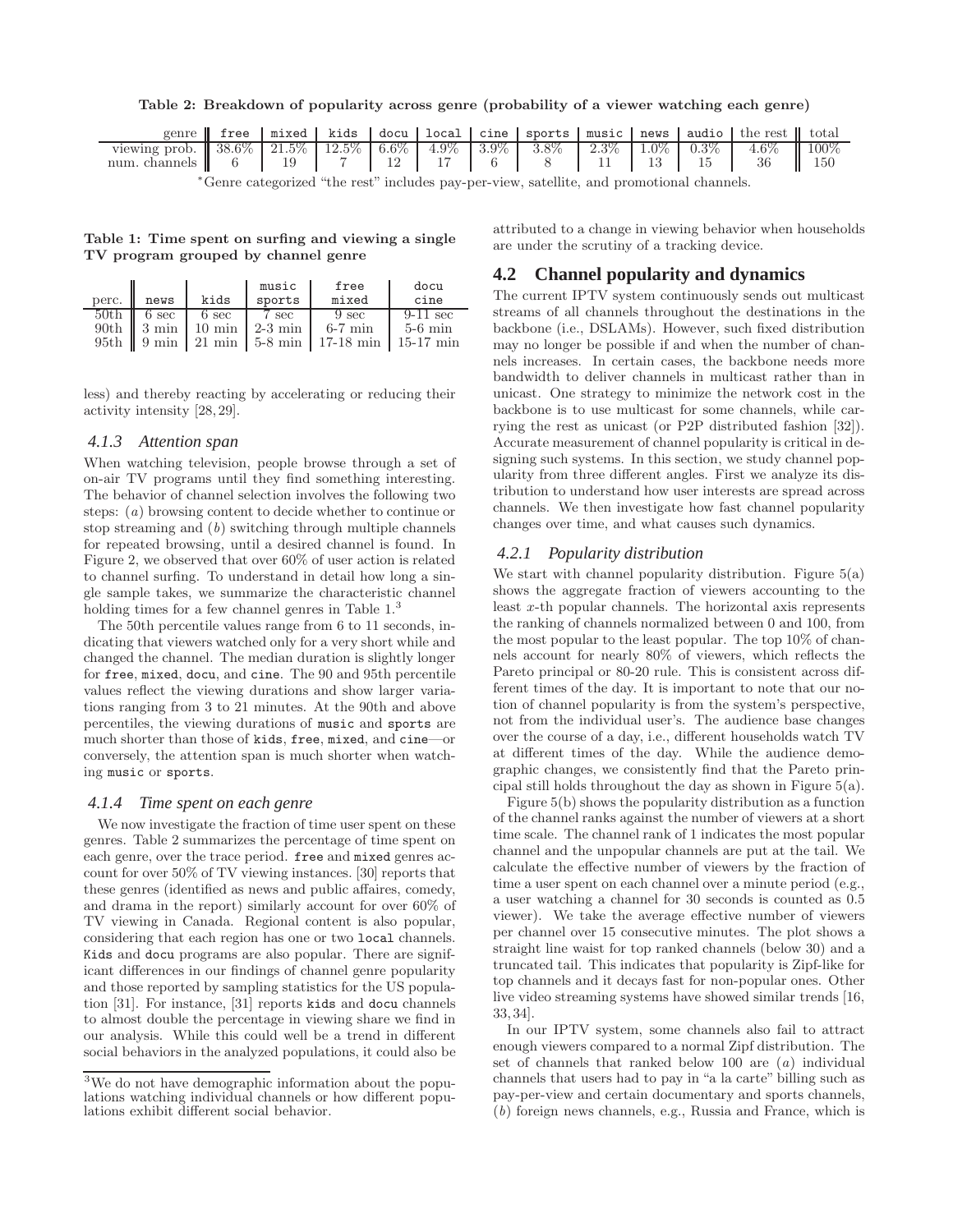

Figure 5: Channel popularity distribution



Figure 6: Channel popularity dynamics

spoken in a different language, (c) local channels of small regions, and (d) audio and reality shows.

## *4.2.2 Popularity dynamics*

Next, we are interested in knowing to what extent channel ranks change over time. We examine the channel ranks for every 30 minute of a representative month period. At each time interval, we identify the groups of channels that make up the top 10, 30, and 50 ranks. We break ties in ranking by comparing the total viewing time of channels. We ran the analysis over the trace period and did not find differences between days. In Figure  $6(a)$ , we show the percentage of viewer share for the top ranked channels for a representative day. The average viewer shares are similar to that shown in Figure  $5(a)$ . However, the graph shows significant fluctuations across the day. Interestingly, popularity of top channels is reinforced around 8AM, 3PM, and 10PM. We conjecture this is due to the role of TV viewing as a "family" activity, where what to watch is no longer a single person's decision but is shared amongst family members. (See [35] for a discussion of how group decisions are taken when watching television.) The user interests are more widely spread across channels during other times of the day.

Our next question is how frequent channel ranks change. Compared to the analysis on stability of popularity distribution in Figure  $6(a)$ , rank changes indicate the stability of popularity for individual channels. To measure the variations in channel ranks, we monitor the channel ranks for every 5-minute chunk of the trace period and calculate dis-

similarity coefficient for degree ranks  $\xi = 1 - \rho^2$ , where  $\rho$ is the Spearman's rank-order correlation between channels of two time intervals. Spearman's rank correlation compares the two set of values by converting each variable to ranks [36]. Kossinets and Watts, in their work to quantify the stability of node degree in social networks [37], also used Spearman rank-order correlation as a dissimilarity measure. In our case, the correlation is calculated,

$$
\rho = 1 - \frac{6\sum d_i^2}{n(n^2 - 1)},\tag{1}
$$

where  $d_i$  is the difference between ranks of the same channel at two time intervals, and  $n$  is the number of channels. The value of  $\xi$  varies between 0 and 1 and measures the proportion of variance in degree ranks that cannot be predicted from the initial set of ranks.

We compare the dissimilarity coefficient between channel rank snapshots of the first 5-minute time interval of Day 1 and the subsequent time intervals. We ran the analysis over the trace period and did not find differences between days. In Figure  $6(b)$ , we show the result for two representative days. Typically, a dissimilarity coefficient greater than 0.1 is considered to have substantial change in ranks.

Figure 6(b) shows periodic patterns over the two day period, indicating daily rank changes are repetitive. We expect scheduled programs to cause such periodic pattern. The dissimilarity coefficients increase at low usage hours, above 0.1. This indicates substantial degree of rank changes during those hours, supporting our finding in Figure  $6(a)$ . A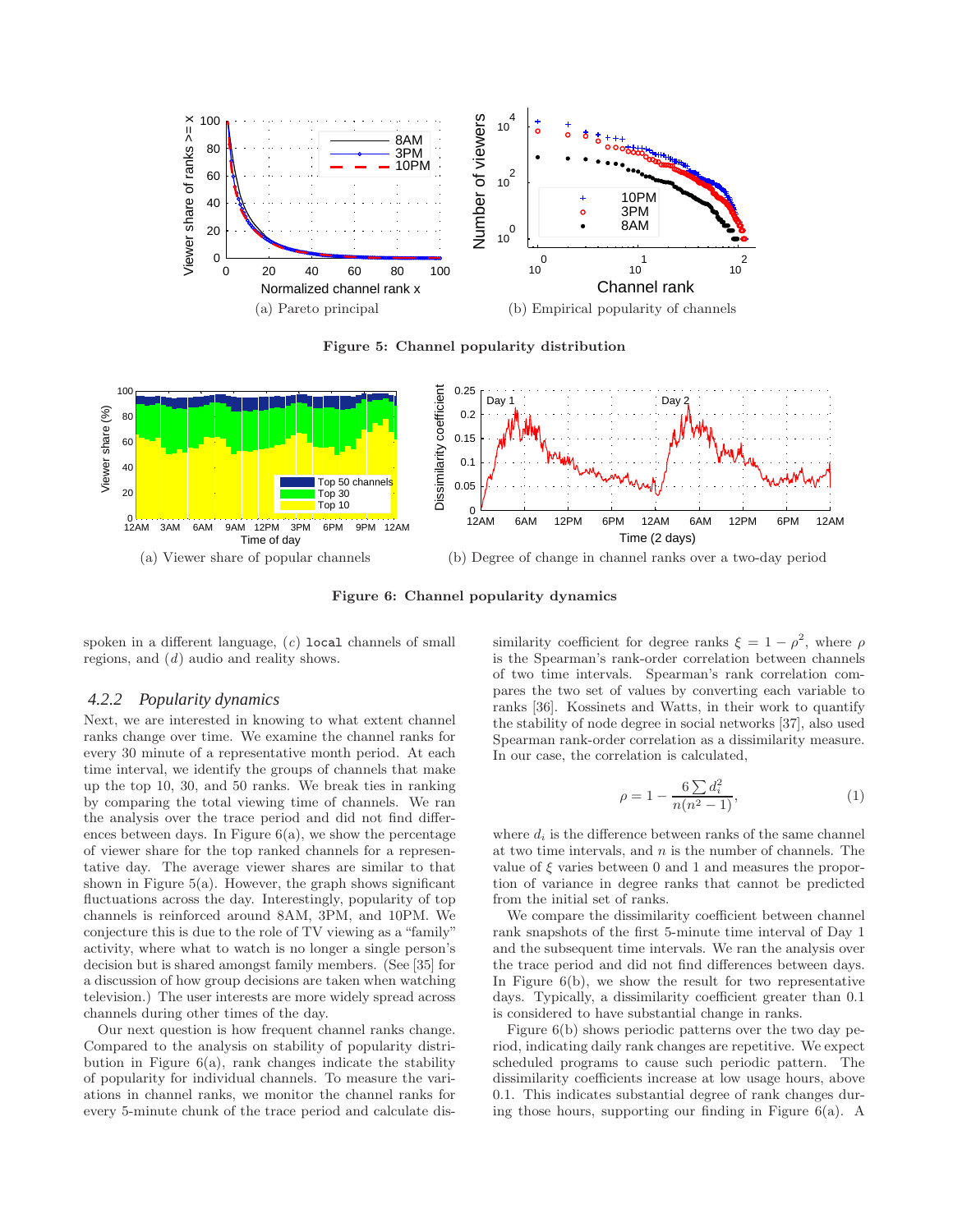

Figure 7: Breakdown of viewers across genre over a representative day (Monday)

detailed look into the set of channels that compose the top popular list shows that 36, 63 and 90 distinct channels made the top 10, 30, and 50 ranks over the trace period. Only 1 channel consistently made the top 10 list. Our results suggest that while channel popularity distribution is skewed at any given moment, the set of channels that compose the most popular list changes dynamically over the course of a day.

One possible cause of the short-term focus on particular channels but long-term diversity of popular channels is that there are certain genres of programs that are periodically popular during certain times of the day or week. Also, onetime events may suddenly become popular for a short period of time, for instance, the Academy Awards. To examine the temporal correlation between popularity and genre, we show the aggregate number of viewers across content genres in Figure 7(a). We count the number of distinct viewers for every 10-minute time interval of a representative day. As expected, free content is the most popular throughout the day, except for the mid-day and around dawn when kids and mixed genres are the number one line up, respectively. While all other genres show diurnal pattern, the number of viewers for kids genre are relatively steady from early morning to late night. Figure 7(b) further shows the percentage of viewer share for free, mixed, and kids, and the remaining genres. The percentage of viewer share adds up to 100% at any moment and the most popular genre changes over a day.

# **4.3 Geographical locality**

We now identify the content locality—the degree to which similar TV programs are watched by users in geographical proximity. We obtained information about geographical location of users from the IPTV provider. Naturally, we expect people to show more affinity to the local channels belonging to their own regions. However, it is not clear that the rest of channels will exhibit similar affinity across different geographical locations. To understand this, we compare the spatial locality of users' interests at different levels of granularity (regions and DSLAMs) and over genres and channels.

#### *4.3.1 Locality across regions*

We first measure which content genres are popular across the 12 regions, which is a large subset of the whole country. Figure 8 shows the relative popularity of genres (based on the total time watched) for each region across a month period. The most popular genres are similar across regions: free, mixed, and kids channels are consistently popular. The correlation coefficient of the relative ranks of genres ranged from 0.97 to 0.99 between any two pairs of regions. Interestingly, users in some regions watched more local channels than those in other regions: viewing probability of local channels varied widely from 1% to 9%. This reflects that preference towards regional content is stronger in some regions than in others. Overall, the spatial variations in preference in genre across regions are up to 20%.



Figure 8: Popularity of genres across regions

# *4.3.2 Locality across DSLAMs*

To analyze geographical locality at a smaller scale, we investigate how users in two different DSLAMs are similar in their viewing patterns. As a measure of DSLAM locality, for each channel and for all 670 DSLAMs, we calculated the ratio of the time spent on viewing of the corresponding channel against the total viewing time of all online users within the DSLAM. The locality value of 100% indicates homogeneous users: all online users at a given DSLAM watched the same channel. The locality value of 10% indicates that 10% of the viewing time of online users in the DSLAM was spent on the channel. By comparing the locality value across all DSLAMs, we may examine how users in different DSLAMs deviate from each other. Figure 9 shows the result for the top-ranked channel A, which is of free genre, based on a 9PM to 11PM trace of a representative day. Popularity of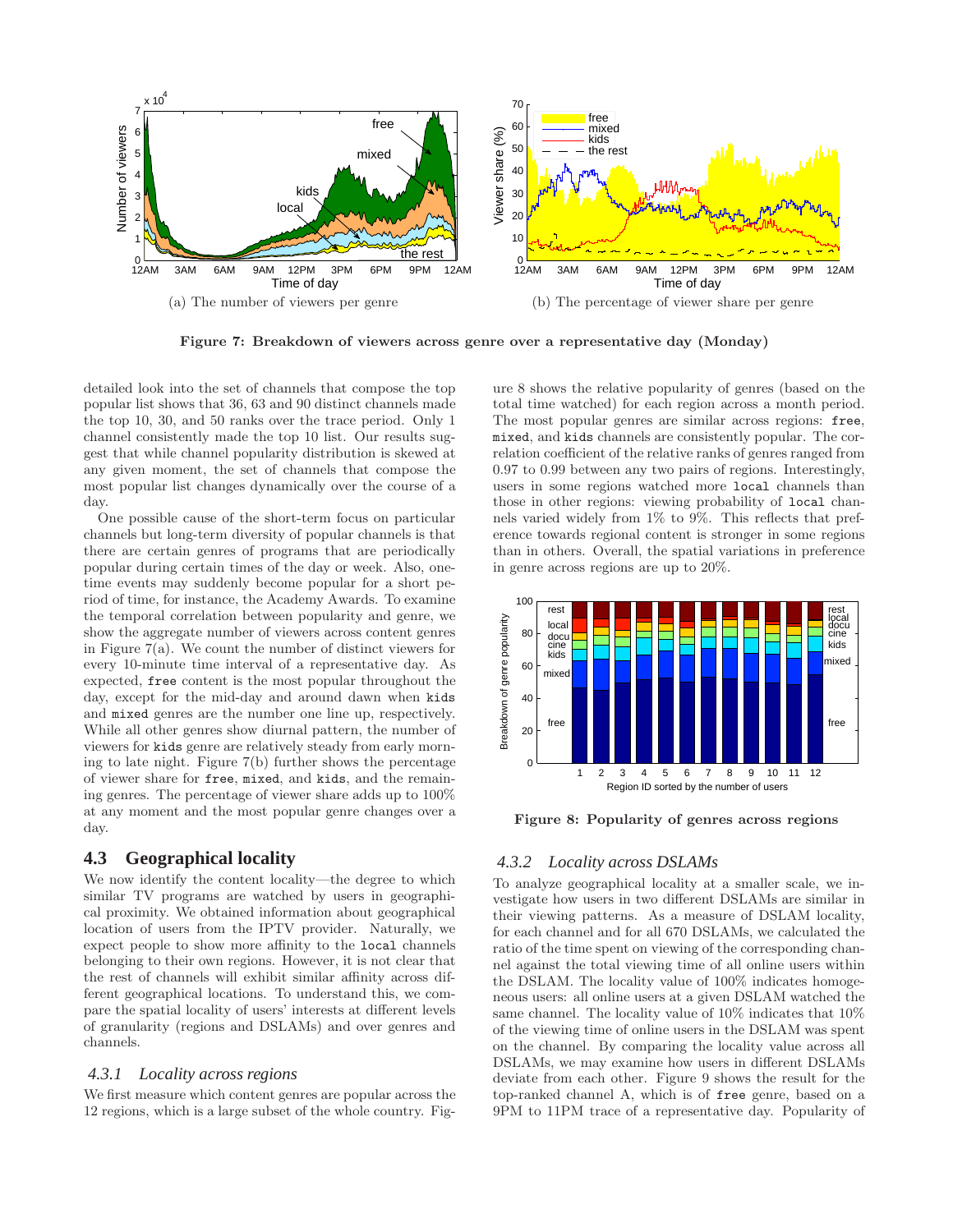

Figure 10: Probability of surfing varies across the time of day and the popularity of programs

the channel varied largely (10-42%) across DSLAMs. This means that 42% of total viewing time of the users was spent on channel A for one DSLAM, while for some DSLAMs only 10% of the total viewing time of online users was spent on channel A. Less popular channels showed smaller variations.



Figure 9: Popularity of a channel across DSLAMs

# **4.4 Summary**

In this section, we have characterized the distribution of popularity of channels and studied the popularity evolution over time. Despite the fact that at any given point of time the popularity is highly skewed over a few channels, the set of top popular channels change over time, making the system highly dynamic. This may be explained by the fact that some genres are more popular at particular time of the day and that the audience base changes over time. We have also found that though certain channels are popular at any given time, the set of channels that are popular across regions and DSLAMs is not always the same. We have in fact found the variations up to 20% in the set of channels that people are watching across different regions or DSLAMs within the country.

#### **5. CHANNEL SURFING PROBABILITY**

In this section, we analyze channel switching behaviors to gain understanding of  $(a)$  what affects channel changes  $(e.g.,)$ time of the day, program popularity),  $(b)$  how people find interesting programs to watch based on the sequence of channels they visit, and (c) how people join and leave a particular channel.

# **5.1 Factors that affect channel changes**

Table 1 shows that attention span of a user is typically genredependent and ranges from 5 to 21 minutes; genre clearly affects the likelihood and frequency of channel changes. In this section, we focus on other potential factors of channel changes: the time of day and program popularity. For these two factors, we calculate the probability that a given channel change is due to surfing compared to viewing in order to infer the user's reason for channel switching. We call this the surfing probability,  $P_s$ . Let  $J$  be a set of channel join events during a given time interval. Then  $P_s$  is defined as follows:

$$
P_s = \frac{|\text{surfing events in } J|}{|\text{surfing or viewing events in } J|}.
$$
 (2)

A surfing probability  $P_s$  of 0 indicates that after the channel change, the user will stay and view. While the probability of 1 means that channel change of a user will be followed by another channel change, indicating the user is surfing.

We first investigate how the surfing probability relates to the time of day. Figure  $10(a)$  shows the minimum, the median, the average, and the maximum values of surfing probability for every 10 minutes of a month-long period. The median and the average values range from 0.65 to 0.90. The surfing probability decreases around 6-7AM, 3PM, and 9PM, which are the peak IPTV usage hours. In conjunction with our finding on the reinforced popularity of top ranked channels at peak times, the decrease in surfing probability at these hours indicates that a larger pool of concurrent viewers are more predictable and stable in their viewing patterns. The daily scheduled programs likely cause them to surf less during peak usage hours. The lowest point of surfing probability comes earlier than 8AM in the morning. We assume this phenomenon is related to long program length: three top ranked channels had a 3-hour long program from 6AM to 9AM. In contrast, we see increase in surfing probability in late evening and midnight, when the most popular programs are shorter in lengths (30 minutes to 1 hour) and when we expect a lot of people finish up some activity and check out what is on TV.

As a second potential factor, we investigate the influence of program popularity on channel changes. We compare the channel ranks and the surfing probability for every 10 minutes of a month period. Figure 10(b) shows the 10th percentile, the median, the average, and the 90th percentile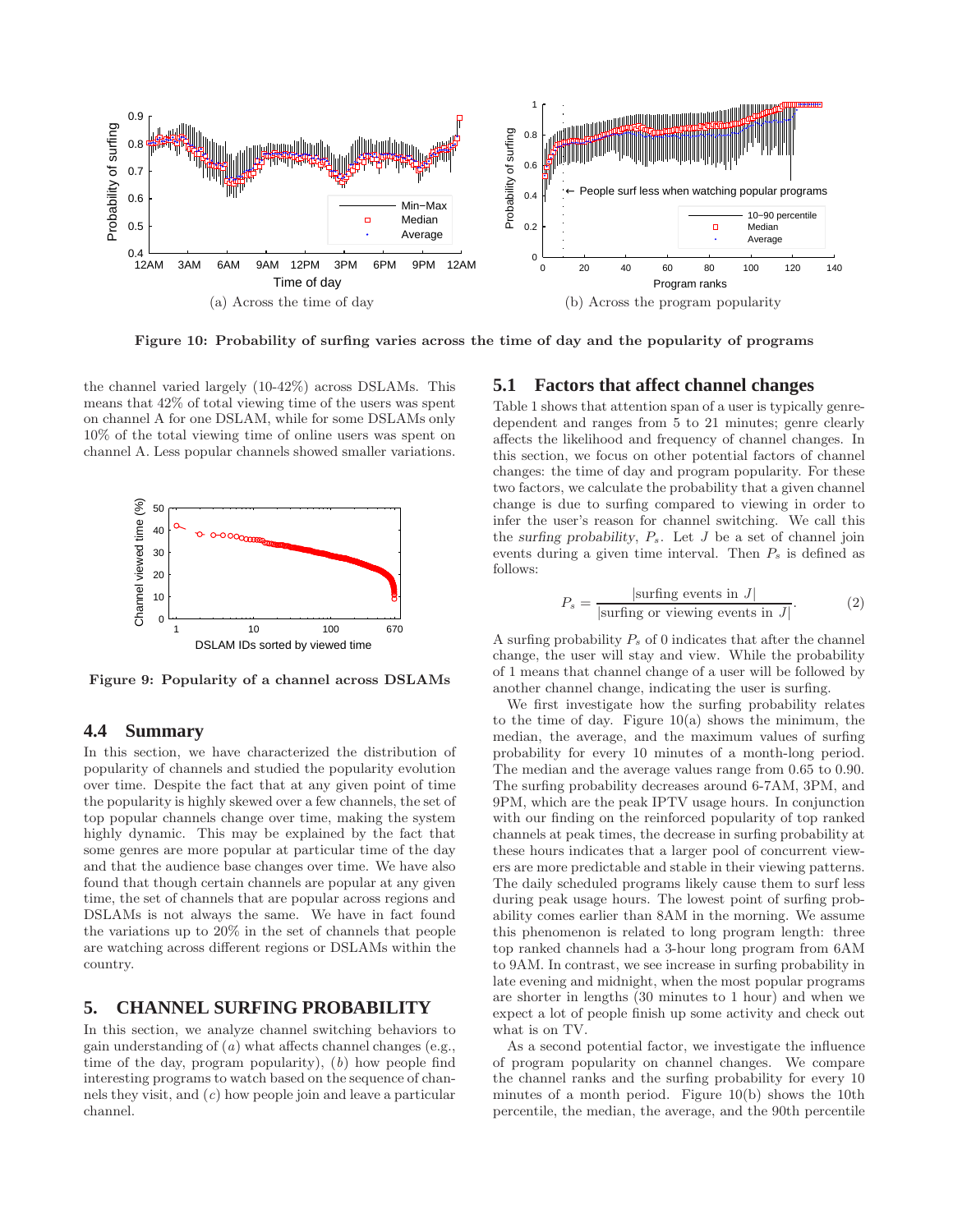

(a) Zapping probability from channel  $x$  to channel  $y$ 

(b) Viewing probability from channel  $x$  to channel  $y$ 

Figure 11: The probability of switching from channel x to channel y based on aggregate user behaviors: (a) channel change activities mostly reveal linear patterns; (b) viewing activities also reveal non-linear patterns

values of surfing probability against the program ranks. The surfing probability drops by 20% for 10% of the most popular programs. This indicates that viewers are more likely to stay tuned once they join a popular program. The correlation between the surfing probability and the program ranks is less obvious for medium to low ranked programs. For very unpopular programs (ranks beyond 100), we see increase in surfing probability. That is, users visiting unpopular channels are likely to switch channels immediately.

So far, we have used the viewing period of 1 minute to demarcate surfing instances from viewing instances. As given in Equation (2), the surfing probability is sensitive to the choice of viewing period. For validation, we repeated the three types of analysis in this subsection over different viewing periods: 10 seconds, 30 seconds, 2 minutes, and 5 minutes. We consistently found the same correlation between the surfing probability and the three potential factors.

## **5.2 Switching from one channel to another**

With a TV remote control, people switch channels up and down easily in a sequential fashion. We call such channel changes linear. In IPTV, people may choose a different change strategy because there are simply too many channels and they can use an Electronic program guide (EPG). Using EPG, viewers can browse the broadcasting schedule overlayed on the screen and jump to arbitrary channels. Users also can directly input channel numbers through their TV remote controls and jump to any channel. The sequence of channels a user visits in such manner no longer needs to be sequential. We call the channel changes between a pair of channels that are not sequentially numbered non-linear.

To understand the collective switching behaviors of all users, we examine the linear and non-linear switching patterns. Using a month-long trace, we calculate the normalized average probability of channel changes between every pair of channels and visualize them in Figure 11(a). While the actual channel numbers range from 0 to 265, we remove gaps between channel numbers and reassign them sequentially in the matrix. A color pixel at  $(x, y)$  represents the probability of channel switching from channel  $x$  in the horizontal axis to channel  $y$  in the vertical axis. Darker pixel reflects higher probability. Since most channel changes are concentrated on a few pairs of channels, we use the log value of the probability to visualize both frequent and infrequent events. Therefore, any slight difference in the brightness of pixel is noteworthy.

We observe several interesting channel switching habits. First, over 60% of channel changes are linear. The upward linear switches (on line  $y = x + 1$ ) account for 43\% and the downward linear switches  $(y = x - 1)$  account for 19%. Because channel changes happen between two different channels, the switching probability on line  $y = x$  is zero. Second, certain genres show a distinctive pattern of non-linear channel changes within the genre, e.g., free, sports, and kids. This reflects that users are interested in the set of channels of similar topic. For example, a user tuning into one sports channel is likely to check out other sports channels, compared to movies or documentaries. In total, 76% of channel changes are within the same genre group, where 58% of switches are linear and 18% non-linear.

Third, the pattern of linear channel changes continues through the less popular channels like music, satellite, and audio. This indicates that linear channel changes, even with its inconvenience in IPTV compared to conventional TV, remain a characteristic behavior of users. Finally, the remaining 18% of channel changes are non-linear across different genres.

Next, we examine the influence of channel change patterns on viewing. Using the same trace, Figure 11(b) visualizes the probability of channel changes that led to viewing events, from channel  $x$  in the horizontal axis to channel  $y$ in the vertical axis. Intermediate surfing or away events are excluded in the analysis. We note that the sequence of two viewing events may not be relevant if they are separated by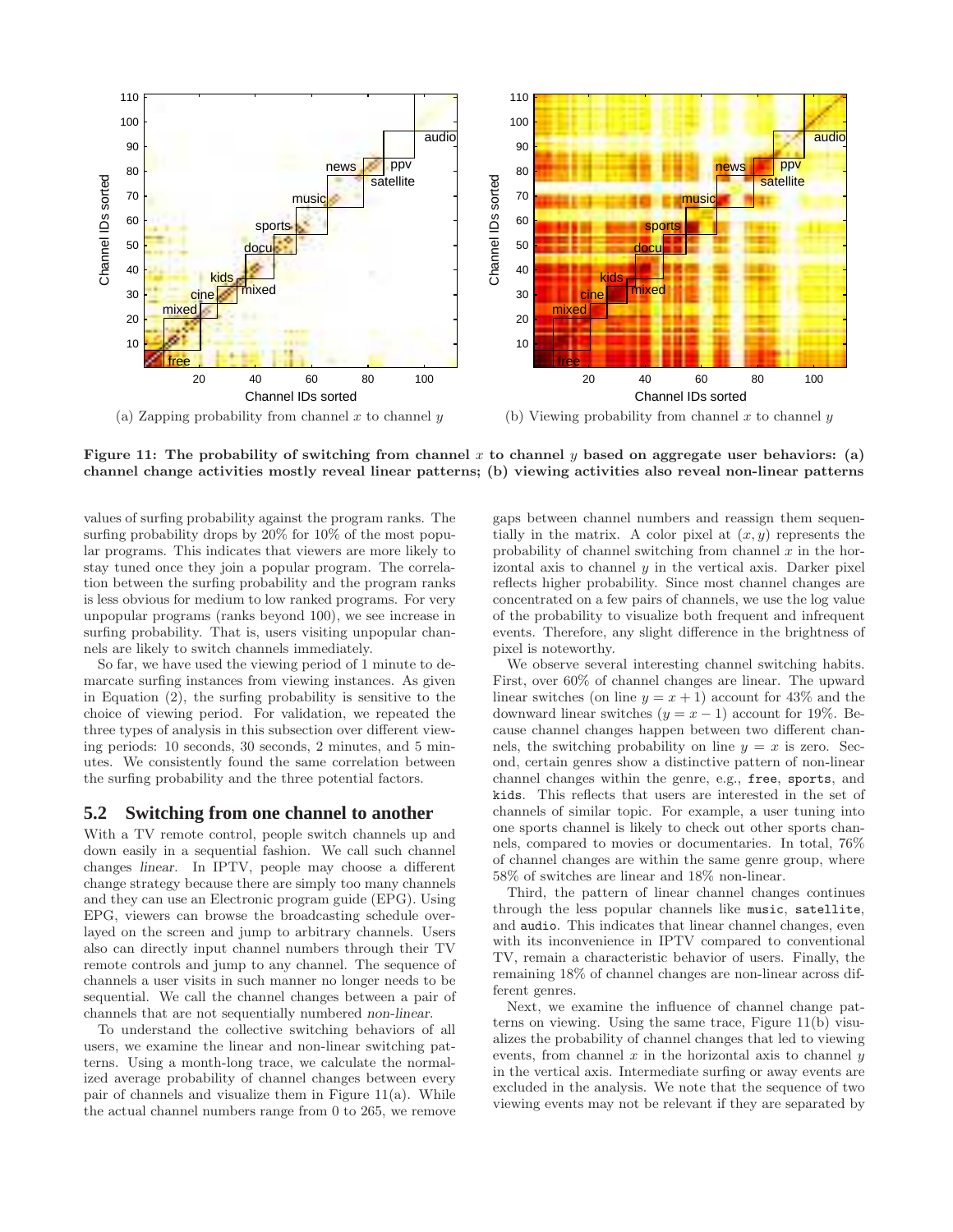

Figure 13: User arrival and departure evolution of the most popular free channel

away events. The results in this section were consistent even when we ignore viewing events separated by away events. As in Figure 11(a), a darker color represents logarithmically higher viewing probability. Compared to Figure 11(a), one striking difference is the consecutive viewing of the same channel on line  $y = x$ , which now accounts for 17% of all viewing instances. This reflects users' tendency to return to the same viewed channel for continued viewing, even after surfing. For example, viewers browse through other ongoing channels during commercials and rejoin the viewed channel. This may lead to missing some part of the programs, especially when users re-join few minutes late after the commercial break.

Another distinctive difference is the extent of non-linear viewing. Non-linear viewing patterns account for 67% of viewing instances, which is two times higher than that of switching probability. Non-linear viewing is increased for both inter-genre (40%) and intra-genre (27%) channel changes. The total intra-genre viewing instances account for 60%, indicating that viewers are inclined to watch programs of a similar topic. Within a given genre, some channels are viewed much less than others. This is due to the popularity differences of channels and the fact that some users are only subscribing to some channels (e.g., basic, family, a la carte). In summary, viewers tend to continue watching the same channel even after switching for some time and with high probability. This effect is called "inheritance" and is a wellestablished fact in traditional audience research (see [38], for instance).

#### **5.3 User arrival and departure patterns**

To understand the dynamics of user churn in the system, we analyze users' arrival and departure patterns of individual channels. We first demonstrate the arrival and departure rates for an example channel. We then investigate the interarrival and inter-departure times to infer the distribution of those processes.



Figure 12: The number of viewers for channel A

#### *5.3.1 Arrival and departure rates*

Minute-by-minute user arrival and departure patterns demonstrate how users join and leave a particular channel. We discuss our findings on user arrival and departure processes using an example channel A, a top ranked free channel. Figure 13 shows the arrival and departure rates of users in channel A, over a representative day. The arrival and departure rates are similar on average. However, the latter ranges widely from 18 to 7,720 users per minute, while the former ranges from 18 to 4,172.

We make several observations. First, the arrival and departure rates vary over the day. A detailed analysis reveals that the variation is related to the viewer base. Figure 12 shows the number of concurrent viewers who watched channel A for longer than 1 minute in every 10 minutes of the day. The maximum values of user arrival and departure rates in Figure 13 follow the viewer base well. Our finding agrees with observation in other video systems [16, 33, 34].

Second, user departure patterns show consecutive spikes as in Figure 13(b), where the departure rate suddenly increases up to 5 times. These spikes are due to many users leaving the channel simultaneously at the end of programs or at advertisements. Hei et al. [34] also observed a batch departure pattern in a P2P-based IPTV system for a popular movie channel. However, they did not find such pattern in regular TV channels. Our IPTV system show spikes in departure patterns for popular channels across all genres. The difference between genres is the interval between spikes: cine channels had a gap of 2 hours, while other channels showed shorter intervals between spikes. Some of the non-popular channels with few tens of concurrent users also show the batch departure patterns.

Third, the user arrival is much less time-correlated than the departure. Unlike Figure 13(b), the arrival patterns show much less variations. This indicates that the number of users watching a channel ramps up gradually over time, while it drops sharply at batch departure processes.

#### *5.3.2 Inter arrival and departure times*

Finally, we look at the inter arrival and departure times to identify the arrival and departure processes. Figure 14 shows the cumulative distribution of inter arrival and departure times for channel A, which is one of the top-ranked channels. The granularity of channel changes are 1 second in our trace and we assume arrivals are uniformly distributed within each second. The median inter arrival time is 0.07 seconds, indicating that  $1/0.07 = 14$  users join channel A per second. The median inter departure time is also 0.07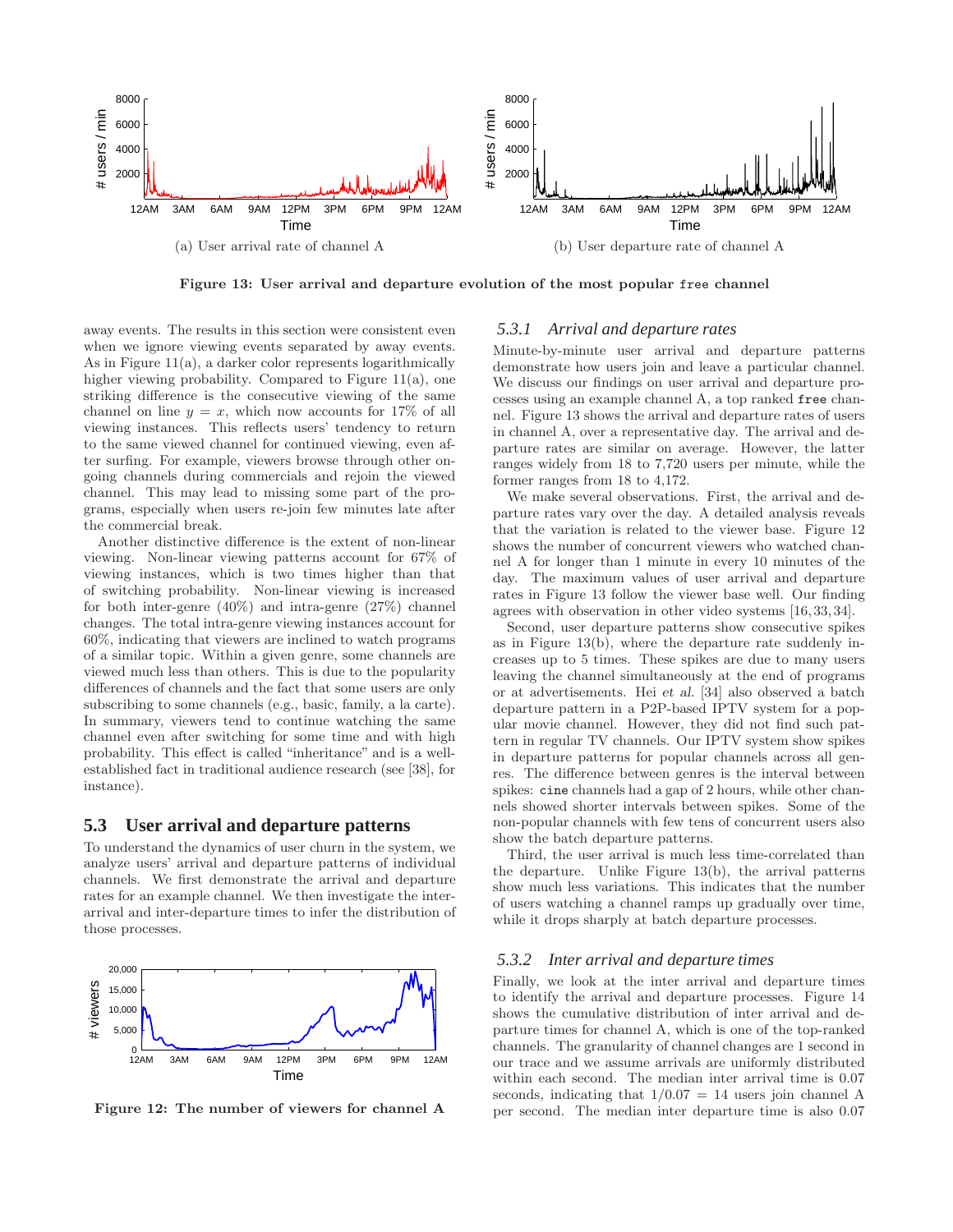seconds; users leave and join channel A at the same rate. The arrival rate varies over time and the arrival process is not stationary over the course of a day. The maximum inter arrival time is 14 seconds, which corresponds to the low usage hours. The maximum inter departure time is 700 seconds. While we do not show here, we find that both arrival and departure processes at short timescales (less than 1 millisecond) are exponentially distributed. This observation is consistent with previous studies on arrival processes of live streaming servers [33, 39, 40].



Figure 14: Inter arrival and departure time distribution of channel A

# **5.4 Summary**

In this section, we have identified how people find content across three different angles. Understanding this mechanism is important because any user activity to search for content, imposes some load in the network. Surprisingly, we find that most of the channel changes do not lead to viewing activity, which highlights the fact that the network infrastructure could be overloaded with superfluous short channel surfing events. Our finding has major implications to IPTV networks, as opposed to traditional broadcast TV networks (e.g., cable and satellite TV). This is because in traditional broadcast networks, all channels are delivered to the end users and the surfing activities of users do not create additional load on the network.

We have also characterized the arrival and departure patterns of users of individual channels, where we have found time-correlated arrival and batch-like departure processes. Such dynamics in user churn put significant challenges to the design of P2P-based IPTV systems as they need to deal with drastic changes of the viewer population in a short period of time.

# **6. DISCUSSION**

Our observations about IPTV workloads can help researchers to understand the user and the content characteristics of TV and video streaming systems. Our findings also offer useful insights for the designers of existing and future video applications. For example:

• Channel selection process: Most channel changes are related to channel surfing and are short-intervaled. Therefore assisting users in channel selection is crucial to the quality of their viewing experience. In current IPTV and Internet video systems, electronic program guides (EPG) and metadata about channels such as tags and descriptions provide users with useful additional information about content. It is also important to make new content quickly available at the time of channel switching. This is more challenging for high-bandwidth video and TV streaming, especially in P2P distribution systems. For instance, the state of the art P2P Internet TV service Joost takes up to 5 seconds to switch channels. Another popular service, PPLive, buffers for 10 to 15 seconds before its playout [34]. Infrastructurebased Telco's IPTV systems guarantee a switching delay of less than 1 second. However, this is not satisfactory as a 100-200 ms switching delay is considered "instantaneous" by viewers.

Our results about linear channel changes suggest that providing the channel numbers sorted for each user by either channel popularity for that user or dynamically based on current program popularity might reduce unnecessary channel changes. Our findings on the periodic popularity dynamics further suggest that a more dynamic re-numbering following time of day trends will be needed.

• Popularity and program ratings: An accurate measure of popularity is useful for TV viewers, content producers, and content distributors. The popular Nielsen ratings are usually aggregated over a long period of time and delayed a few hours to a day. With IPTV, we can get the instantaneous popularity information of programs and monitor its evolution closely. Having access to such realtime information is useful for TV viewers in deciding what program to watch.

• Rewind and on-demand features: Traditional and the first generation IPTV systems are live. Now TV is transforming itself to an interactive on-demand service and users are allowed to rewind back to any point back in time and watch TV at the time they want. Our findings on user arrival and departure patterns demonstrate that users' arrivals to programs are less correlated than departures. Also users take a temporary leave during commercials and come back late, missing out on the beginning part of the programs they watch. For example, when watching a soccer game, users may miss a goal that happens immediately after a half-time break.

These behaviors call for supporting IPTV rewind functionalities, which have recently been offered by various operators under the name of "Past TV." However, as opposed to DVRs which provide access to scenes stored locally, Past TV provides access to any scene regardless of whether the set-top-box was tuned into that channel or not. Under standard IPTV architectures, all rewind load would be directed to video servers. However, the strong group membership amongst users watching the same program reflects the potential for a peer-assisted IPTV rewind service, where latecomers in the program can easily find available seed peers. In our earlier work [32], we studied the efficacy of such peer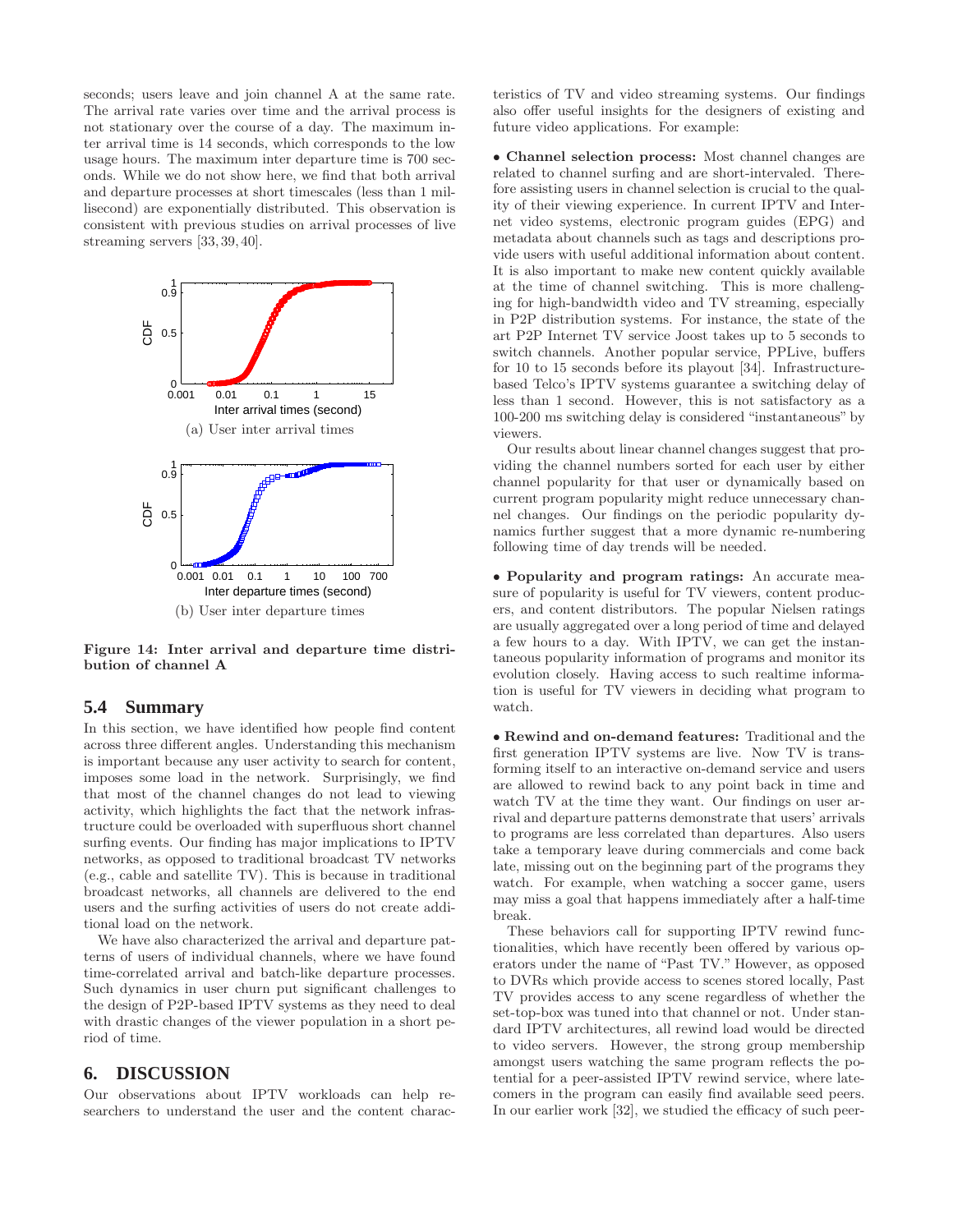assisted rewind service where users joining a channel always rewind back to the beginning of the on-going program. We found that with an assistance of a P2P system, the video server load dramatically reduces to 5%.

# **7. RELATED WORK**

Understanding TV viewing habits in the old days relied on specialized monitoring boxes or phone surveys. Due to the difficulty of conducting a large-scale survey, the monitoring was limited to a subset of the TV viewing population. A representative example is the Nielsen Media Research [5] that provides a wide set of statistics on TV viewing and program ratings.

Viewing behaviors in Internet streaming have received recent attention. Sripanidkulchai et al. [33] studied the Internet radio and video streaming workloads of 5,000 users in Akamai, the largest content distribution network in the world. They observed a diurnal pattern in traffic and a Zipflike popularity of live content. They found a heavy-tailed session duration and explained that short median session durations (less than 10 seconds) are likely due to channel surfing events. Our results are consistent with these earlier findings, but they are based on a specific IPTV system and the number of users is more than two orders of magnitude larger.

There are peer-to-peer Internet video streaming systems such as Joost, Zatoo, and BBC's iPlayer, that provide TV like viewing experience. Hei et al. [34] studied the packet traces from PPLive, a P2P-based IPTV system, and showed that peers join and leave at a higher rate at peak times. They observed a periodic (every 2 hour) batch user departure pattern for a popular movie channel. We also observed batch like departure pattern, however, at a smaller time scales (tens of minutes). This difference may be due to the channel switching delay of the two systems. Unlike our IPTV system, P2P-based IPTV has long startup delays that range from tens of seconds to several minutes [34]. Due to the long playback lags users may behave somewhat differently from other TV viewing environments, for instance, users may be reluctant to switch channels during commercials. Other studies similarly analyzed the workloads and traffic characteristic of P2P-based IPTV systems [41, 42]. These results complement ours; while our system is infrastructure-based, understanding both systems provide a comprehensive view of IPTV workloads. In our earlier work [32], we looked into the potential for peerassisted IPTV system.

Many previous studies have measured network properties of video-on-demand systems [16, 17, 34, 43, 44]. Cherkasova and Gupta [43] analyzed the enterprise media server workloads from Hewlett-Packard Corporation; Yu et al. [16] measured a commercial video system in China, PowerInfo; and Cheng et al. [17] analyzed the workloads of their highbandwidth P2P-based VoD system. They discuss the popularity distribution of videos, viewing session characteristics, and their implications on designing efficient distribution architectures. Although our paper uses similar measurement techniques, the network environment we study is different as the viewing in live IPTV is not on-demand, but largely affected by the broadcaster's schedule, and ours is the first study is to use large-scale real traces from a commercial telco's IPTV service.

# **8. SUMMARY AND OUTLOOK**

Television has long been a dominant and pervasive mass media and its viewing behavior has many important implications on the video distribution networks and systems. With the increasing popularity of Internet services, multimedia consumption patterns could change significantly over the coming years. However, as a recent report on the communications market stresses [22], the average time spent on watching television remains significant despite the uptake of broadband services. In fact, we expect TV to remain a crucial mass media in the future as it integrates many innovations in the Internet and as well as in the mobile space.

In this paper, we presented the first large-scale measurement study of a telco's IPTV system. We characterized several properties of viewing sessions, channel popularity dynamics, content locality, and channel switching behaviors. Our data analysis on the workloads of a live IPTV system brings values in understanding how the underlying networks and systems can better adapt to future challenges in Internet TV distribution.

There are several directions that we wish to pursue as future work. The first is to understand the implications of the workloads on the system design. Our trace showed that over 60% of a user's channel changes are related to channel surfing. We are interested in designing a system that can reduce the number of channels users need to sample before finding something that interests them. Second, we would like to study the profiles of individual users. While we limited our study to understanding the behavior of an average populace, future studies can focus on classifying users into different profiles (based on the time they watch TV, channels they watch, etc). Answering these questions are promising in the context of IPTV recommendation systems [45]. Finally, it would be very useful to develop a model that captures user switching behaviors and content popularity dynamics. The designers of future streaming systems can utilize such realistic models to test and assess their systems.

## **Acknowledgement**

We thank Catherine Howell, Nuno Santos, Juan Antonio Navarro Pérez, Animesh Nandi, Nikos Laoutaris, and anonymous reviewers, for their valuable comments.

Sue Moon was supported by grant No. R01-2005-000- 1112-0 from the Basic Research Program of KOSEF and by the IT R&D program of MKE/IITA [2007-S001-01,CASFI]. Xavier Amatriain was partially funded by an ICREA grant.

#### **9. REFERENCES**

- [1] Joost. http://www.joost.com.
- [2] Zatoo. http://www.zatoo.com.
- [3] Livestation. http://www.livestation.com.
- [4] BBC iPlayer. http://www.bbc.co.uk/iplayer.
- [5] The Nielsen Company. http://www.nielsenmedia.com.
- [6] J. G. Webster and L. W. Lichty, "Ratings Analysis: Theory and Practice," The Public Opinion Quarterly, vol. 56, no. 3, pp. 386–387, 1992.
- [7] IMS Research, "A Global Market Analysis, 2008 Edition," 2008.
- [8] Apple TV. http://www.apple.com/appletv.
- [9] Vudu. http://www.vudu.com.